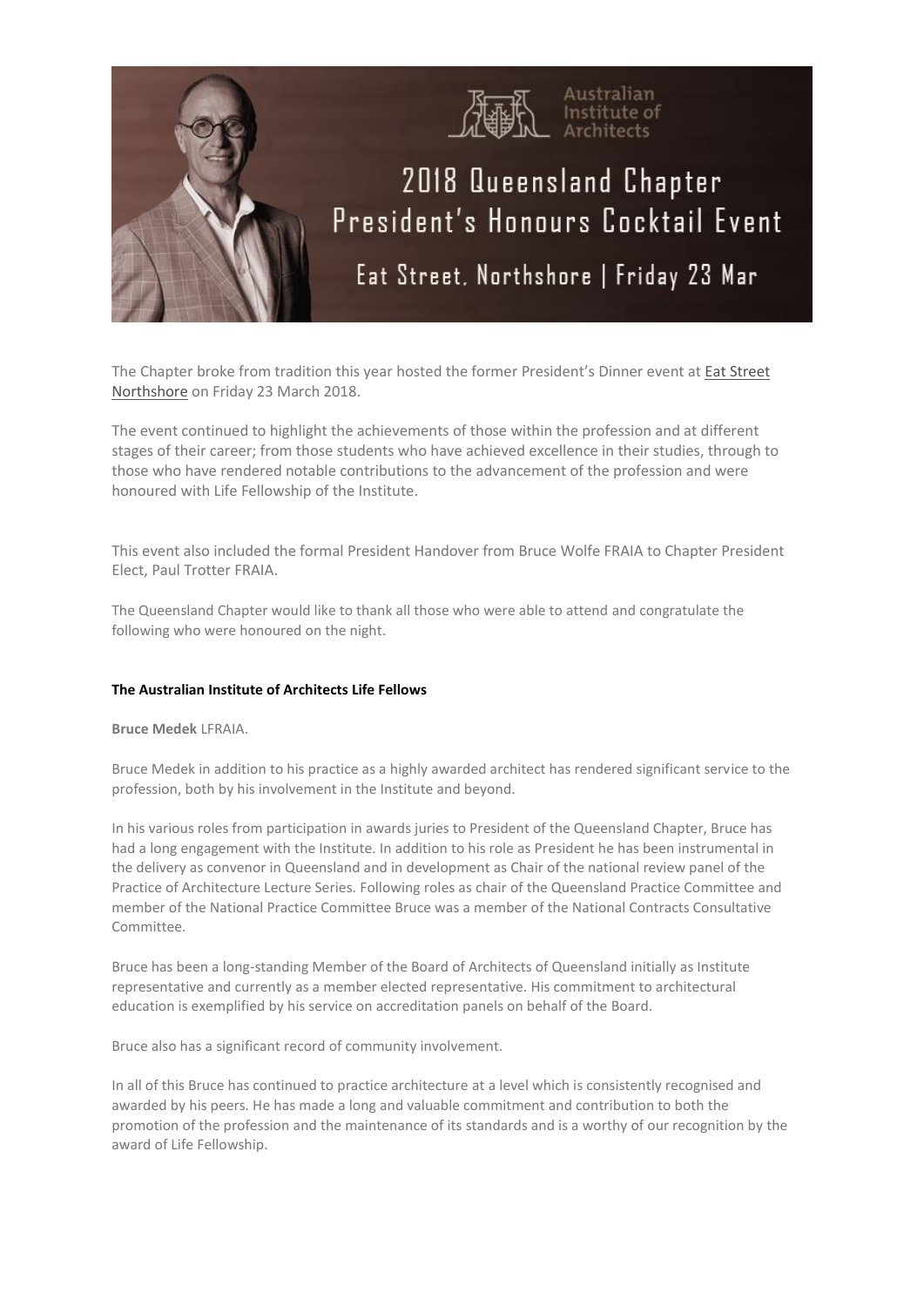#### **Shane Thompson** LFRAIA

Shane Thompson's name is synonymous with Queensland architecture. His design contribution extends over 30 years and ranges from working for major practices like BVN and Noel Robinson Architects through to running his own practice Shane Thompson Architects.

Significant projects include the Lavarack Barracks in Townsville, The Ivy in South Brisbane, Brisbane Grammar School Middle School and Arts Centre, the Faculty of Arts University of the Sunshine Coast, and the Baroona Road Mixed Use Development Rosalie. He is also highly regarded for many private houses throughout Queensland which embody his distinctive character and form a part of Queensland's renown for subtropical and tropical architecture.

Shane has made an extensive contribution to the Australian Institute of Architects. He has been President of the Queensland Chapter, State Awards Jury Director, and a Creative Director of the Institute's National Architecture Conference held in Brisbane in 2012. He has been an Adjunct Professor in Architecture at the University of Queensland since 1999.

He has served on many boards related to architecture including the Australian Green Development Forum, Green Cross Australia, the Queensland Government Board for Urban Places and Queensland Artworkers Alliance. In addition, he has undertaken extensive pro bono work for causes in need, including for the Murri School in Brisbane, the Mental Illness Fellowship and the Cape York Institute.

Shane is deeply considerate of what best fosters architectural quality and communicates it to the wider public. He is highly authentic in expressing his views and has maintained strong integrity throughout his career.

For these reasons, Shane Thompson has impeccable credentials for elevation to Life Fellowship, and we support the proposal wholeheartedly.

# **Richard Kirk** LFRAIA

Richard Kirk is the thirteen Queenslander to become the National President of the Australian Institute of Architects and the ninth Queensland President of the Australian Institute of Architects to take on the National Presidency role since 1929. Richard Kirk graduated from the University of Queensland in 1991 with first class Honours and the noted academic achievements of the QIA Memorial Medal and the Board of Architects Award for Academic Excellence Richard's design intensive practice, which he established in 1995, has received numerous professional awards for their completed work and design excellence. Through his practice, Richard is committed to developing and establishing new benchmarks for sustainability in the buildings he creates. An example of this is the recently completed Advanced Engineering Building (AEB) of University of Queensland, undertaken in Joint Venture with Hassell, which received an unprecedented three National Architecture Awards. The AEB has also received three State Awards. Previously Richard has received the 2004 Beatrice Hutton Award for Commercial Architecture for the Cutting-Edge building in West End, and the 2009 FOG Stanley Award for the Sir Liew Edwards Building, University of Queensland.

Richard has given generously to the profession and has been involved with the Institute for over 20 years and was previously the Australian Institute of Architects Queensland Chapter President and a Chapter Councillor since 2008. Richard has also served on the Board of Architects of Queensland and was a member of the Brisbane City Council Independent Design Advisory Panel.

Richard is a Fellow of the Institute, Adjunct Professor at The University of Queensland, South Bank Corporation Board Member and Queensland Urban Design and Places Panel Member and the current National President of the Australian Institute of Architects.

# **The Australian Institute of Architects Fellows**

Sandra Browne FRAIA Jeffrey Briant FRAIA